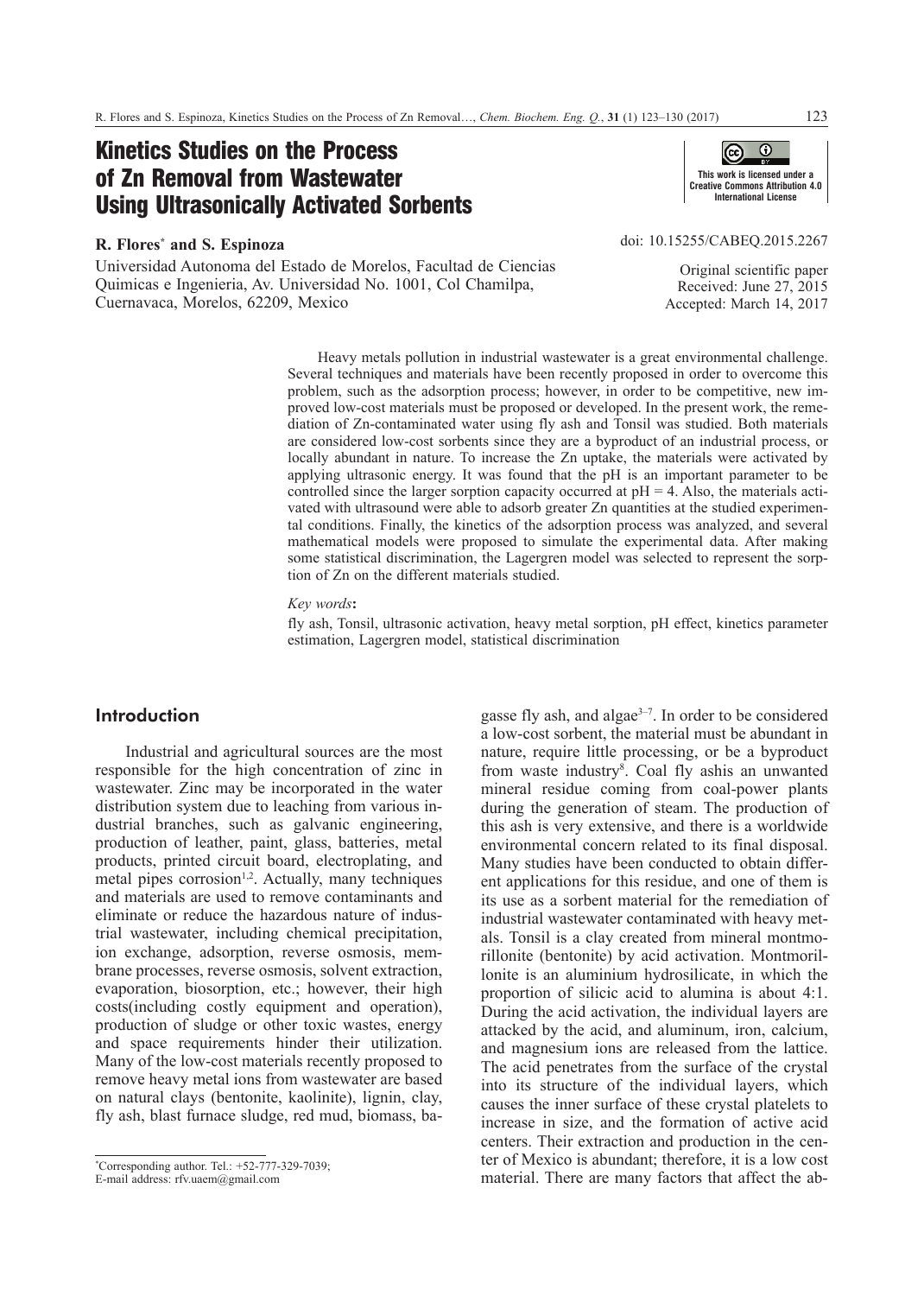sorbability of dissolved elements, including the chemical form of metal, solution pH, time of contact, metal concentration, the presence of competing absorbates, the amount of sorbent, organic matter, temperature, and particle size $2-3,9-12$ . The heavy metals are tied to the materials through the ion exchange process, which is driven by electrostatic attractive forces between the metal ion in solution and the anionic surfaces on the clay particles. Usually, the only pretreatment required in the ion exchange process is pH adjustment. A pH between 4 and 7 is generally chosen because a lower pH will prevent the metal from loading onto the exchanger, and higher pH may cause the formation and precipitation of heavy metal hydroxides $13$ . In order to increase the exchangeability potential of the mineral clays by modifying their chemical composition and crystal structure, they are submitted to different chemical and physical treatments, such as hydrothermal, acid and alkaline activation $1-3,14-17$ .

Recently, ultrasonic energy has also been applied for activating clays<sup>18–22</sup>. The purpose is to improve their surface characteristics by reducing the particle size due to a delamination effect and by breaking of layers in the other directions, while the crystalline character is retained. In this way, the morphology of the clays is altered, and since the reduction of particle size enhances the specific surface area, more active sites would be available and the exchangeable cations would be easily accessible for adsorbing the heavy metals contained in the wastewater.

In the present work, the Zn removal from wastewater using coal-fly ash and Tonsil is studied. The sorbent materials were pretreated by applying ultrasonic energy to enhance their uptake capacity. The experiments were carried out at different pH values. Finally, several kinetics models were proposed to simulate the sorption process.

# Materials and methods

The coal fly ash used in the present study was obtained from a coal thermal power station located in the North of Mexico that operates with pulverized Mexican coal. Tonsil was mined and treated in the Center of Mexico. The coal fly ash and the Tonsil were washed several times with distilled water to remove all soluble compounds. Then, they were dried at 120 °C overnight, and stored at 70 °C to avoid humidification. Samples of both materials were suspended in distilled water and treated in an ultrasonic bath for 4 h at room temperature. The ultrasonic energy was applied with a frequency of 47 kHz and an intensity of 147 W using a Cole Parmer 8890R-MTH ultrasonic bath. The purpose of the treatment was to enhance the sorption capacity of the materials. After the ultrasonic treatment, the samples were dried at 120 °C overnight and stored a 70 °C. All the materials were characterized according to the ASTM-D3682-01 method to determine the major elements composition<sup>23</sup>.

Synthetic wastewater was prepared by dissolving a known amount of  $ZnCl$ , (purchased from Aldrich and used as received) in distilled water to get a Zn nominal composition of 500 ppm.

The experiments were performed by mechanically mixing 100 mL of the synthetic wastewater solution with 5 g of sorbent materialin a beaker for 60 min, and taking 1 mL aliquots at different time intervals. The aliquots were characterized as indicated by the ASTM D 4691-02 method to determine the Zn composition in the solution<sup>24</sup>. Different pH conditions were studied (3, 4, and 5), and it was adjusted using a 20 wt%  $HNO<sub>3</sub>$  solution.

Zinc sorption  $(q_t)$  in mg Zn  $g^{-1}$  sample was estimated as follows:

$$
q_t = \frac{\left(C_i - C_t\right) \cdot V}{m}
$$

where  $C_i$  is the initial Zn concentration in mg L<sup>-1</sup>;  $C_i$ is the Zn concentration in mg  $L^{-1}$  at time *t*; *V* is the volume of Zn solution in mL, and *m* is the weight of the sorbent in g.

Preliminary experiments show that Zn eliminated from the wastewater is retained in solid sorbent, as can be seen in Table 1. Table 1 also shows that only Si leaches into the wastewater, and the other major components essentially remain in the sorbent.

Table 1 *– Chemical composition of the solid sorbent before and after Zn sorption*

| Material                             | Chemical composition, wt% |      |      |      |               |      |       |      |      |
|--------------------------------------|---------------------------|------|------|------|---------------|------|-------|------|------|
|                                      | Fe                        | K    | Mg   | Na   | <sup>Si</sup> | Ca   | Al    | Ti   | Zn   |
| Normal coal fly ash before treatment | 2.50                      | 0.77 | 0.51 | l.15 | 27.41         | 0.18 | 13.19 | 0.93 | 0.07 |
| Normal coal fly ash after treatment  | 2.35                      | 0.73 | 0.51 | 0.47 | 24.80         | 1.25 | 13.96 | 0.93 | 1.17 |
| Normal Tonsil before treatment       | 3.03                      | 1.07 | 1.94 | 0.77 | 28.15         | 1.68 | 5.20  | 0.63 | 0.14 |
| Normal Tonsil after treatment        | 2.99                      | 0.47 | .50  | 0.64 | 24.30         | 1.46 | 4.38  | 1 24 | 1.86 |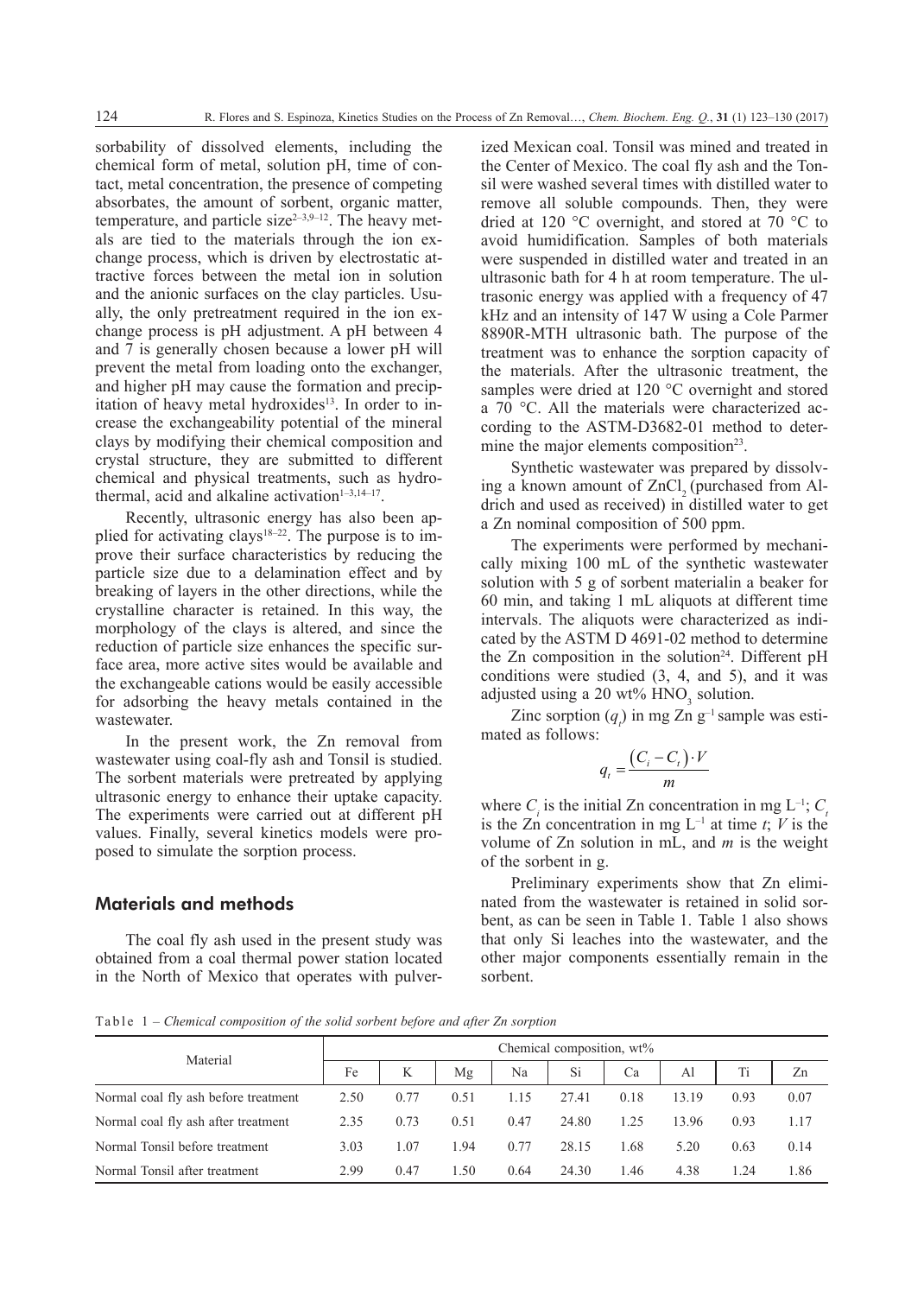## Results and discussion

## Effect of pH

The adsorption of Zn ions on normal and activated coal fly ash and Tonsil was studied over a pH range of 3 to 5. The experimental results are shown in Figures 1 and 2. The pH was adjusted and measured before each experimental run. It is observed that the maximum Zn uptake occurs at pH 4 in all the studied materials, especially when fly ash is used as sorbent. For the experiments using fly ash, at pH 3 and 5, the sorption uptake was around 1.91 and 1.94 mg Zn g–1 sorbent, but it almost enhanced twice at pH 4 since it was between  $3.32 - 4.02$ mg Zn  $g^{-1}$  sorbent, depending if the fly ash was activated. On the other hand, when Tonsil was employed as sorbent, the differences in Zn uptake were less significant relating to pH. At pH 3, the sorption capacity was  $2.44 - 2.58$  mg Zn  $g^{-1}$  sorbent; then, at pH 4 it increased up to  $3.22 - 3.70$  mg Zn g<sup>-1</sup> sorbent; and finally, at pH 5, it decreased to 2.78 – 3.32. The modest Zn removal efficiency at low pH  $(\leq 3)$  has been attributed to high concentration of the proton  $H_3O^+$  in the solution because it competes with the Zn ions in forming a bond with the active sites on the sorbent surface.

## Effect of ultrasonic activation of sorbent materials

Coal fly ash and Tonsil were suspended in water and ultrasonic energy was applied, as mentioned previously, in order to enhance the sorption capacity of the materials. Results presented in Figures 1 and 2 indicate that, in general, the removal of zinc ions from the aqueous solution was greater in the presence of ultrasonic-activated materials. Only

Table 2 *– Kinetics models proposed for the heavy metal sorption on solid materials*

| Name of the model   | Formula                                                               |
|---------------------|-----------------------------------------------------------------------|
| Lagergren           | $q_t = q_e \cdot   1 - e^{(-k \cdot t)}  $                            |
| Pseudo-second order | $q_t = \frac{t}{\frac{1}{k \cdot q_s^2} + \frac{t}{q_e}}$             |
| Elovich             | $q_{1} = k_{1} + k_{2} \cdot \ln(t)$                                  |
| Parabolic diffusion | $q_t = q_e \cdot \left[ k_1 + k_2 \cdot \ln(t^{\frac{1}{2}}) \right]$ |
| Double-constant     | $q_t = e^{[k_1 + k_2 \cdot \ln(t)]}$                                  |
| S-shape curve       | $q_t = \frac{1}{k_1 + k_2 \cdot e^{(-t)}}$                            |
| Double-logarithm    | $q_t = q_a \cdot e^{[k_1 + k_2 \cdot \ln(t)]}$                        |
|                     |                                                                       |

when the pH was 3, the effect of ultrasonic treatment on the materials was minimal, and for the coal fly ash, the sorption uptake was slightly higher for the treated material. The Zn uptake enhancement was assigned to modifications in the morphology and size particle distribution of the clays and fly ash after being treated by an ultrasound process making it more ready for the sorption process of heavy metals, as it has been demonstrated by others $25-26$ .

#### Kinetics studies

Several kinetics models have been proposed to represent the heavy metal sorption on solid materials (clays, ash, biomass, algae, zeolites, sludge) $27-35$ . The most relevant are summarized in Table 2. In







Fig. 2 *– Zn uptake on Tonsil materials*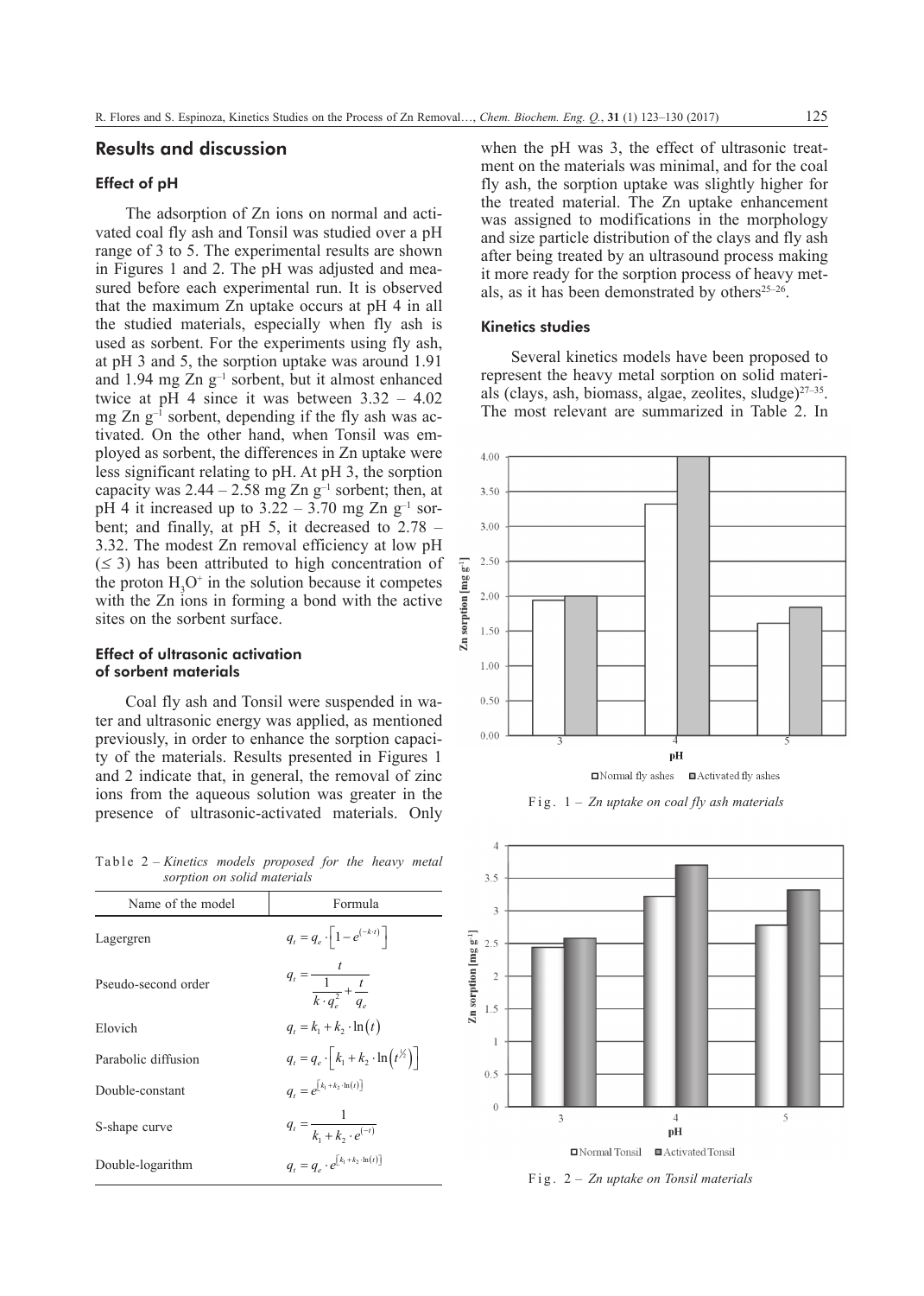126 R. Flores and S. Espinoza, Kinetics Studies on the Process of Zn Removal…, *Chem. Biochem. Eng. Q.*, **31** (1) 123–130 (2017)

|                     | $R^2$<br>adjusted |          |          |                   |          |          |           |
|---------------------|-------------------|----------|----------|-------------------|----------|----------|-----------|
| Model               | Normal fly ash    |          |          | Activated fly ash |          |          | Average   |
|                     | $pH = 3$          | $pH = 4$ | $pH = 5$ | $pH = 3$          | $pH = 4$ | $pH = 5$ |           |
| Lagergren           | 0.9611            | 0.9542   | 0.9738   | 0.8916            | 0.8838   | 0.8013   | $0.9109*$ |
| Pseudo-second order | 0.9229            | 0.9071   | 0.9688   | 0.8729            | 0.9483   | 0.8343   | $0.9090*$ |
| Elovich             | 0.8334            | 0.6775   | 0.6488   | 0.7882            | 0.8644   | 0.8429   | 0.7759    |
| Parabolic diffusion | 0.3169            | 0.5712   | 0.2112   | 0.9504            | 0.5542   | 0.7111   | 0.5525    |
| Double-constant     | 0.7371            | 0.7854   | 0.4888   | 0.9483            | 0.7349   | 0.8301   | 0.7541    |
| S-shape curve       | 0.8443            | 0.9518   | 0.7278   | 0.5922            | 0.7659   | 0.7282   | 0.7683    |
| Double-logarithm    | 0.7371            | 0.7854   | 0.4888   | 0.9483            | 0.7349   | 0.8301   | 0.7541    |

Table 3 *– R2 adjusted criterion for the sorption of Zn on coal fly ash materials*

Table 4 *– R2 adjusted criterion for the sorption of Zn on Tonsil materials*

|                     | $R^2$<br>adjusted |          |          |                         |          |          |           |
|---------------------|-------------------|----------|----------|-------------------------|----------|----------|-----------|
| Model               | Normal Tonsil     |          |          | <b>Activated Tonsil</b> |          |          | Average   |
|                     | $pH = 3$          | $pH = 4$ | $pH = 5$ | $pH = 3$                | $pH = 4$ | $pH = 5$ |           |
| Lagergren           | 0.9448            | 0.9704   | 0.9421   | 0.9793                  | 0.9887   | 0.9954   | $0.9701*$ |
| Pseudo-second order | 0.9726            | 0.9448   | 0.9438   | 0.9817                  | 0.9899   | 0.9964   | $0.9715*$ |
| Elovich             | 0.9886            | 0.8829   | 0.9093   | 0.7810                  | 0.9520   | 0.9895   | 0.9172    |
| Parabolic diffusion | 0.4834            | 0.7439   | 0.3272   | 0.1268                  | 0.3774   | 0.5484   | 0.4345    |
| Double-constant     | 0.8856            | 0.9085   | 0.7985   | 0.6039                  | 0.8391   | 0.9088   | 0.8241    |
| S-shape curve       | 0.7343            | 0.9591   | 0.8574   | 0.5210                  | 0.9743   | 0.9145   | 0.8268    |
| Double-logarithm    | 0.8856            | 0.9085   | 0.7985   | 0.6039                  | 0.8392   | 0.9088   | 0.8241    |

this work, the experimental sorption data were adjusted to the suggested models using the Polymath software. For a preliminary discrimination, the *R*<sup>2</sup><sub>*adjusted*</sup> criterion was employed, and the results are</sub> reported in Tables 3 and 4.

#### *Parameter estimation for the Zn sorption on coal fly ash*

For the case of coal fly ash, the Lagergren and pseudo-second order gave the best statistical fits, as may be seen in Table 3; however, no discrimination can be done based on the  $R^2$ <sub>*adjusted*</sub> criterion among these models, since it ranges from 0.9090 to 0.9109. Therefore, the *Likelihood Ratio as a Discrimination Criterion* was applied<sup>36</sup>:

$$
\frac{(L_1)_{\max}}{(L_2)_{\max}} = \left(\frac{n-p_1}{n-p_2}\right)^{n/2} \exp\left(\frac{p_1-p_2}{2}\right) \left(\frac{e_2^T e_2}{e_1^T e_1}\right)^{n/2}
$$

where *e* is the vector of residuals  $y - \hat{y}$ , *n* the number of experimental data, and  $p_i$  is the number of parameters in model *i*. For getting into a practical arrangement, two numbers, A and B, are defined in a way that  $0 < B < 1 < A$ . These numbers are calculated according to the risk of not rejecting a wrong hypothesis according to the following heuristics:

|                     |           | Hypothesis 1 Hypothesis 2 |
|---------------------|-----------|---------------------------|
|                     | correct   | correct                   |
| Accept Hypothesis 1 | $1-\zeta$ | A                         |
| Accept Hypothesis 2 | Z.        | $1 - \alpha$              |

where z and  $\alpha$  are small numbers like 0.05. A and B are calculated as follows:

$$
A = \frac{1 - \varsigma}{\alpha}, \quad B = \frac{\varsigma}{1 - \alpha}
$$

Therefore, the values are  $A = 19$ ;  $B = 0.0526$ 

Finally, the discrimination is achieved following the next rules:

$$
\frac{(L_1)_{\text{max}}}{(L_2)_{\text{max}}} < B
$$
 Model 1 is rejected  

$$
\frac{(L_1)_{\text{max}}}{(L_2)_{\text{max}}} > A
$$
 Model 1 is preferred  

$$
A < \frac{(L_1)_{\text{max}}}{(L_2)_{\text{max}}} < B
$$
 No decision can be made

The model with the smallest residual sum of squares is taken as a reference and the other models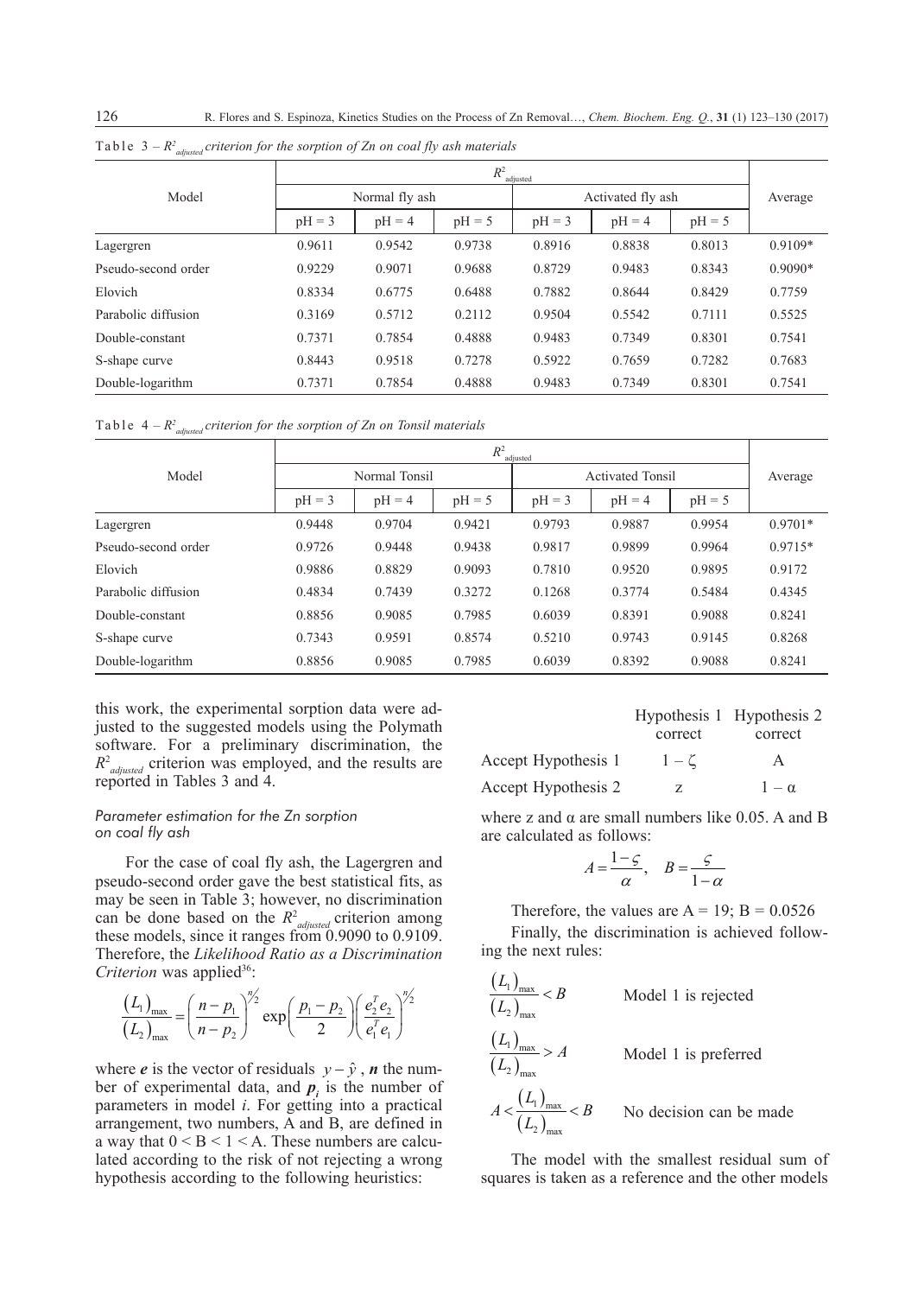

Fig. 3 *– Application of the nonintrinsic parameter method for comparing the Lagergren model (1) and the pseudo-second order model (2) for Zn sorption on coal fly ash materials*

are compared to it. The residual sum of squares for the Lagergren and pseudo-second order models were 0.8745 and 0.9161, respectively, and the following value was obtained:

$$
\frac{\left(L_{\text{Lagergren}}\right)_{\text{max}}}{\left(L_{\text{pseudo-second order}}\right)_{\text{max}}} = 2.32
$$

Since the *Likelihood Ratio* is between A (19) and B (0.0526), no discrimination can be done among the models. Therefore, the *Method of Nonintrisic Parameters* was used to select the best model<sup>36</sup>. This method supposes that a selection between two nonlinear models must be made:

$$
E(y) = f_1(x, \beta_1)
$$
  

$$
E(y) = f_2(x, \beta_2)
$$

A new dependent variable is defined:

$$
z = y - \frac{1}{2} (\hat{y}_1 + \hat{y}_2)
$$

where  $\hat{y}$  is the prediction of the dependent variable under model *i*.

After some mathematical steps, the following equation is obtained:

$$
E(z) = \lambda (\hat{y}_1 - \hat{y}_2)
$$

If model 1 is correct,  $\lambda$  tends a value of +0.5, but if model 2 is correct, its value goes to  $-0.5$ . Regression on  $(\hat{y}_1 - \hat{y}_2)$  determines which model is the best. The results are presented in Figure 3. Comparing the Lagergren model (1) and the pseudo-second order model (2), a linear regression was done, and the estimated slope was 0.09. Since the *λ* value tends to 0.5, the Lagergren model is preferred.

Therefore, the kinetics model that best represents the Zn sorption on fly ashes is:

$$
q_t = q_e \cdot \left[1 - e^{(-k \cdot t)}\right]
$$

Where:

 $q_i$ : Zn sorption, mg Zn  $g^{-1}$  sorbent

 $q_e$ : amount of adsorbate at equilibrium, mg Zn  $g^{-1}$ sorbent

*k*: rate constant of the pseudo-first-order Lagergren model, min–1

The rate constants at the different experimental conditions are presented in Table 5, and the fittings with the experimental data are shown in Figures 4 and 5.



Fig. 4 *– Comparison of the experimental data and calculated results for Zn sorption on normal coal fly ash*



Fig. 5 *– Comparison of the experimental data and calculated results for Zn sorption on ultrasonic-activated coal fly ash*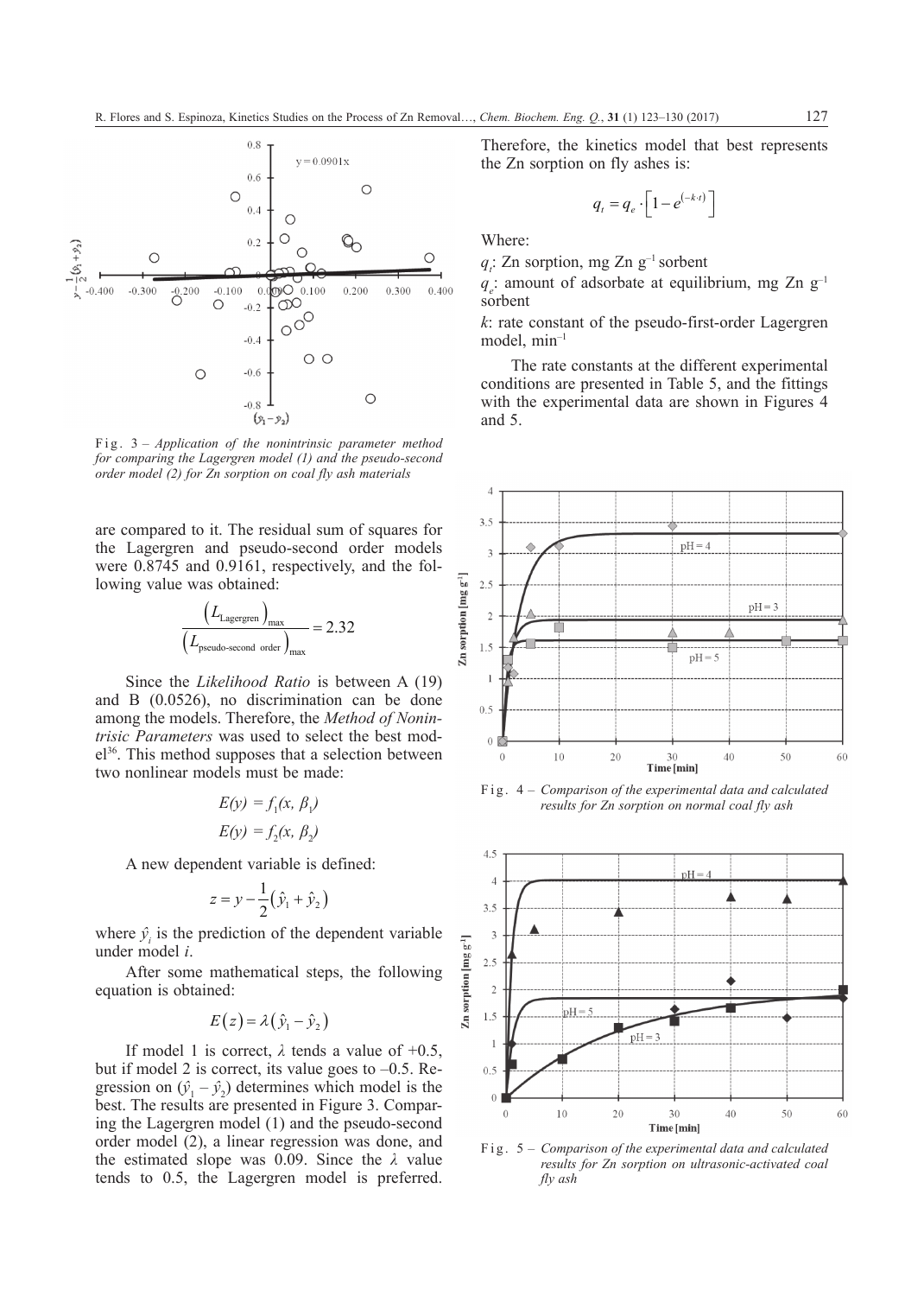#### *Parameter estimation for the Zn sorption on Tonsil*

When analyzing the fits of the proposed models on the experimental data of Zn sorption on Tonsil, it was also found that the best models, according to the  $R^2$ <sub>adjusted</sub> criterion, were again the Lagergren and pseudo-second order, as may be observed in

|  | Table $5$ – Parameter value of the kinetic model for the Zn |  |  |  |
|--|-------------------------------------------------------------|--|--|--|
|  | sorption on coal fly ash materials at different pH values   |  |  |  |

|           |    | Parameter               |  |  |
|-----------|----|-------------------------|--|--|
| Fly ash   | pH | $k$ , min <sup>-1</sup> |  |  |
|           | 3  | $0.8110 \pm 0.29978$    |  |  |
| Normal    | 4  | $0.3309 \pm 0.00043$    |  |  |
|           | 5  | $1.6463\pm0.78022$      |  |  |
|           | 3  | $0.0482\pm0.02006$      |  |  |
| Activated | 4  | 1.0334±0.79872          |  |  |
|           | 5  | $0.78411\pm0.51006$     |  |  |

Table 6 *– Parameter value of the kinetic model for the Zn sorption on Tonsil materials at different pH values*

| Tonsil    |    | Parameter               |  |  |
|-----------|----|-------------------------|--|--|
|           | pН | $k$ , min <sup>-1</sup> |  |  |
|           | 3  | $1.4618 \pm 1.02334$    |  |  |
| Normal    | 4  | $0.4740 \pm 0.00007$    |  |  |
|           | 5  | $0.7276 \pm 0.00517$    |  |  |
|           | 3  | $0.5316 \pm 0.42278$    |  |  |
| Activated | 4  | $0.7442 \pm 0.09246$    |  |  |
|           | 5  | $0.7361 \pm 0.15851$    |  |  |



Fig. 6 *– Application of the nonintrinsic parameter method for comparing the pseudo second order (1) and Lagergren model (2) for Zn sorption on Tonsil materials*



Fig. 7 *– Comparison of the experimental data and calculated results for Zn sorption on normal Tonsil*



Fig. 8 *– Comparison of the experimental data and calculated results for Zn sorption on ultrasonic-activated Tonsil*

Table 4. No discrimination could be done when the *Likelihood Ratio Criterion* was applied since its value was 2.65; therefore, the *Method of Nonintrisic Parameters* was employed. In Figure 6, the pseudo-second order model (1) was compared with the Lagergren model (2), the estimated slope is –0.2312, so the Lagergren model is also selected for the sorption of Zn on Tonsil. The kinetics parameters for the selected model are shown in Table 6, and the fittings with the experimental data in Figures 7 and 8.

# **Conclusions**

In the present work, it was demonstrated that coal fly ash and Tonsil (both low-cost sorbent materials) can be used to eliminate Zn from industrial wastewater. Moreover, both materials were activat-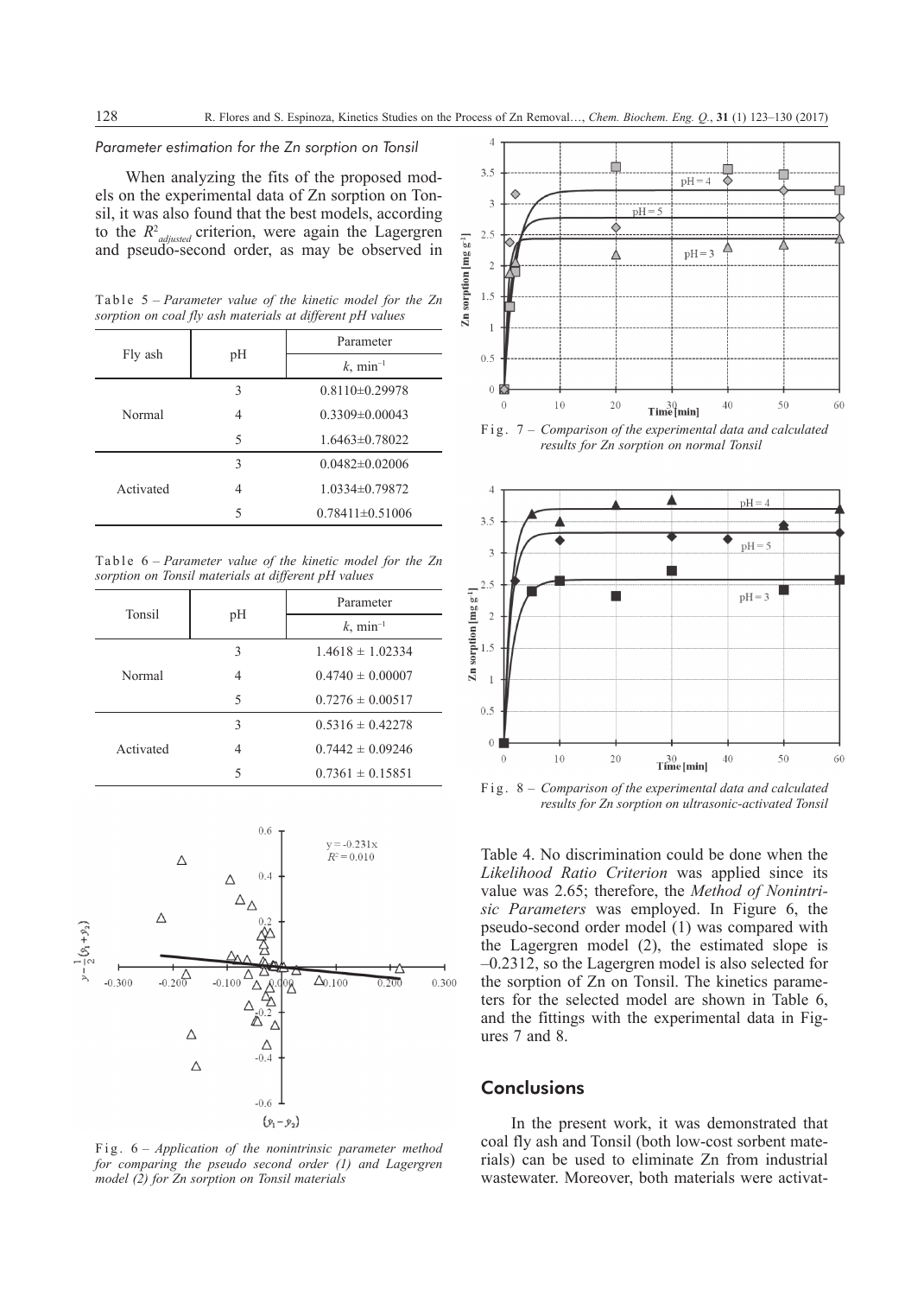ed by applying ultrasonic energy in an aqueous suspension, and their sorption capacity was enhanced. In addition, the pH plays an important role in the adsorption process, since the greater Zn uptake occurred at pH 4. Finally, it was established, by statistical procedures, that the Lagergren model better fits the experimental data for the Zn adsorption process on all the studied materials under the different experimental conditions.

### References

- 1. *Šiaučiūnas, R., Palubinskaitė, D., Ivanauskas, R.*, Elimination of heavy metals from water by modified tobermorite, Environ. Res. Eng. Manag. **21** (2002) 61.
- 2. *Aslam, M. M., Hassan, I., Malik, M.*, Sand as adsorbent for removal of zinc from industrial effluents, Electron. J. Environ. Agric. Food Chem. **3** (2004) 792.
- 3. *Abdallah, S. M.*, Towards a more safe environment: (1) A new modified clay for removing heavy metals from low quality water, J. Appl. Sci. Res. **2** (2006) 391.
- 4. *Hsu, T. C., Yu, C. C., Yeh C. M.*, Adsorption of  $Cu^{2+}$  from water using raw and modified coal fly ashes, Fuel **87** (2008) 1355.

[doi: https://doi.org/10.1016/j.fuel.2007.05.055](https://doi.org/10.1016/j.fuel.2007.05.055)

5. *Pavasant, P., Apiratikul, R., Sungkhum, V., Suthiparinyanont, P., Wattanachira, S., Marhaba, T. F.*, Biosorption of  $Cu^{2+}$ ,  $Cd^{2+}$ ,  $Pb^{2+}$ , and  $Zn^{2+}$  using dried marine green macroalga *Caulerpa lentillifera*, Bioresour. Technol. **97** (2006) 2321.

[doi: https://doi.org/10.1016/j.biortech.2005.10.032](https://doi.org/10.1016/j.biortech.2005.10.032)

- 6. *Chakravarty, S., Bhattacharjee, S., Gupta, K. K., Singh, M., Chaturvedi, H. T., Maity, S.*, Adsorption of zinc from aqueous solution using chemically treated newspaper pulp, Bioresour. Technol. **98** (2007) 3136. [doi: https://doi.org/10.1016/j.biortech.2006.10.040](https://doi.org/10.1016/j.biortech.2006.10.040)
- 7. *Wang, S., Ma, Q., Zhu, Z. H.*, Characteristics of coal fly ash and adsorption application, Fuel **87** (2008) 3469. [doi: https://doi.org/10.1016/j.fuel.2008.05.022](https://doi.org/10.1016/j.fuel.2008.05.022)
- 8. *Bailey, S. E., Olin, T. J., Bricka, R. M., Adrian, D. D.*, A review of potentially low-cost sorbents for heavy metals, Water Res. **33** (1999) 2469. [doi: https://doi.org/10.1016/S0043-1354\(98\)00475-8](https://doi.org/10.1016/S0043-1354(98)00475-8)
- 9. *Alinnor, I. J.*, Adsorption of heavy metal ions from aqueous solution by fly ash, Fuel **86** (2007) 853. [doi: https://doi.org/10.1016/j.fuel.2006.08.019](https://doi.org/10.1016/j.fuel.2006.08.019)
- 10. *Jain, C. K., Ram, D.*, Adsorption of metal ions on bed sediments, Hydrolog. Sci. J. **42** (1997) 713. [doi: https://doi.org/10.1080/02626669709492068](https://doi.org/10.1080/02626669709492068)
- 11. *Jain, C. K.*, Adsorption of zinc onto bed sediments of the River Ganga: Adsorption models and kinetics, Hydrolog. Sci. J. **46** (2001) 419.
	- [doi: https://doi.org/10.1080/02626660109492836](https://doi.org/10.1080/02626660109492836)
- 12. *Elouear, Z., Bouzid, J., Boujelben, N., Feki, M., Montiel, A*., The use of exhausted olive cake ash (EOCA) as a low cost adsorbent for the removal of toxic metal ions from aqueous solutions, Fuel **87** (2008) 2582.

[doi: https://doi.org/10.1016/j.fuel.2008.01.019](https://doi.org/10.1016/j.fuel.2008.01.019)

13. *Kamel, M. M., Ibrahm, M. A., Ismael, A. M., El-Motaleeb, M. A.*, Adsorption of some heavy metal ions from aqueous solutions by using kaolinite clay, Ass. Univ. Bull. Environ. Res. **7** (2004) 101.

- 14. *Nascimento, M., Moreira-Soares, P. S., de Souza, V. P.*, Adsorption of heavy metal cations using coal fly ash modified by hydrothermal method, Fuel **88** (2009) 1714. [doi: https://doi.org/10.1016/j.fuel.2009.01.007](https://doi.org/10.1016/j.fuel.2009.01.007)
- 15. *Somerset, V., Petrik, L., Iwuoha, E.*, Alkaline hydrothermal conversion of fly ash filtrates into zeolites 2: utilization in wastewater treatment, J. Environ. Sci. Health **40** (2005) 1627.

[doi: https://doi.org/10.1081/ESE-200060675](https://doi.org/10.1081/ESE-200060675)

- 16. *Shawabkeh, R., Al-Harahsheh, A., Hami, M., Khlaifat, A.*, Conversion of oil shale ash into zeolite for cadmium and lead removal from wastewater, Fuel **83** (2004) 981. [doi: https://doi.org/10.1016/j.fuel.2003.10.009](https://doi.org/10.1016/j.fuel.2003.10.009)
- 17. *Chaiyasith, S., Chaiyasith, P., Septhum, C.*, Removal of cadmium and nickel from aqueous solution by adsorption onto treated fly ash from Thailand, Thammasat Int. J. Sc. Tech. **1l** (2006) 13.
- 18. *Franco, F., Pérez-Maqueda, L. A., Pérez-Rodríguez, J. L.*, Influence of the particle-size reduction by ultrasound treatment on the dehydroxylation process of kaolinites, J. Therm. Anal. Calorim. **78** (2004) 1043. [doi: https://doi.org/10.1007/s10973-005-0469-0](https://doi.org/10.1007/s10973-005-0469-0)
- 19. *Küncek, I., Şener, S.*, Adsorption of methylene blue onto sonicated sepiolite from aqueous solutions, Ultrason. Sonochem. **17** (2010) 250. [doi: https://doi.org/10.1016/j.ultsonch.2009.05.012](https://doi.org/10.1016/j.ultsonch.2009.05.012)
- 20. *Katdare, S. P., Ramaswamy, V., Ramaswamy, A. V.*, Factors affecting the preparation of alumina pillared montmorillonite employing ultrasonics, Microporous Mesoporous Mater. **37** (2000) 329.

[doi: https://doi.org/10.1016/S1387-1811\(99\)00275-9](https://doi.org/10.1016/S1387-1811(99)00275-9)

21. *Poli, A. L., Batista, T., Schmitt, C. C., Gessner, F., Neumann, M. G.*, Effect of sonication on the particle size of montmorillonite clays, J. Colloid Interface Sci. **325** (2008) 386.

[doi: https://doi.org/10.1016/j.jcis.2008.06.016](https://doi.org/10.1016/j.jcis.2008.06.016)

22. *Franco, F., Cecila, J. A., Pérez-Maqueda, L. A., Pérez-Rodríguez, J. L., Gomes, C. S. F.*, Particle-size reduction of dickite by ultrasound treatments: Effect on the structure, shape and particle-size distribution, Appl. Clay Sci. **35** (2007) 119.

[doi: https://doi.org/10.1016/j.clay.2006.07.004](https://doi.org/10.1016/j.clay.2006.07.004)

- 23. ASTM D3682-01(2006) Standard Test Method for Major and Minor Elements in Combustion Residues from Coal Utilization Processes.
- 24. ASTM D4691-02 (2007) Standard Practice for Measuring Elements in Water by Flame Atomic Absorption Spectrophotometry
- 25. *Entezari, M. H., Bastami, T. R.*, Influence of ultrasound on cadmium ion removal by sorption process, Ultrason. Sonochem. **15** (2008) 428. [doi: https://doi.org/10.1016/j.ultsonch.2007.05.004](https://doi.org/10.1016/j.ultsonch.2007.05.004)
- 26. *Laurent, J., Casellas, M., Dagot, C.*, Heavy metals uptake by sonicated activated sludge: Relation with floc surface properties, J. Hazard. Mater. **162** (2009) 652. [doi: https://doi.org/10.1016/j.jhazmat.2008.05.066](https://doi.org/10.1016/j.jhazmat.2008.05.066)
- 27. *Fei, C., Hongzhang, C.*, Absorption of ethanol by steam-exploded corn stalk, Bioresour. Technol. **100** (2009) 1315. [doi: https://doi.org/10.1016/j.biortech.2008.08.009](https://doi.org/10.1016/j.biortech.2008.08.009)
- 28. *Sharma, I., Goyal, D.*, Adsorption kinetics: Bioremoval of trivalent chromium from tannery effluent by *Aspergillus* sp. biomass, Res. J. Environ. Sci. **4** (2010) 1. [doi: https://doi.org/10.3923/rjes.2010.1.12](https://doi.org/10.3923/rjes.2010.1.12)
- 29. *Li, K., Wang, X.*, Adsorptive removal of Pb(II) by activated carbon prepared from *Spartina alterniflora*: Equilibrium,